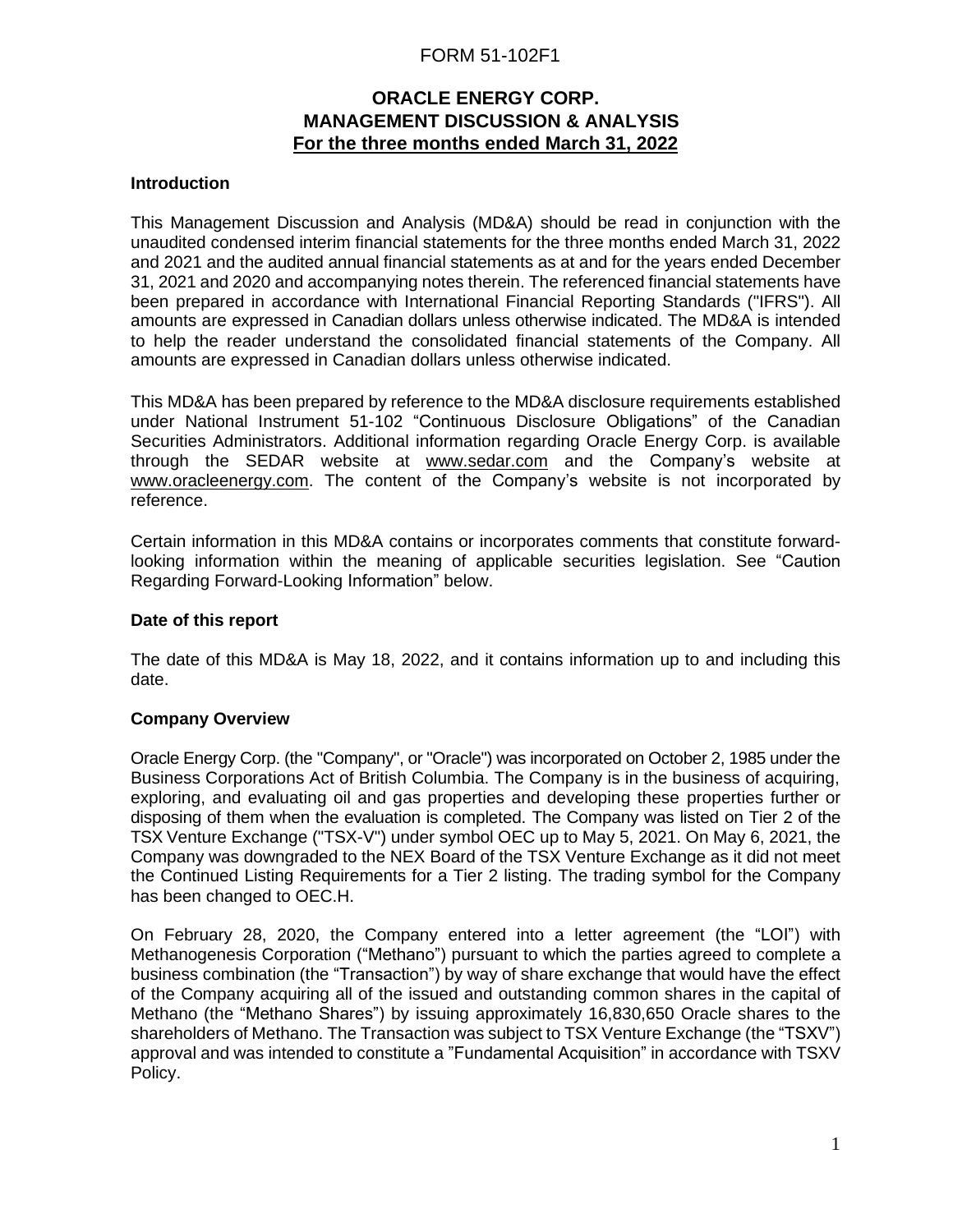On April 26, 2021, the Company announced that it terminated its previously announced letter of intent dated February 28, 2020 as amended on May 11, 2020 (the "LOI") to acquire Methanogenesis Corporation.

On January 10, 2022, the Company announced it has re-entered into negotiations with Methano to acquire Methano and that the Company is also contemplating a concurrent move to the Canadian Securities Exchange ("CSE"). Oracle proposes to acquire Methano by way of a share exchange, and the Company will be providing further details if, as and when discussions are formalized in an agreement to complete the proposed acquisition of Methano.

#### Nature of Operations and Going Concern

To date, the Company has not earned significant revenues. During the three months ended March 31, 2022, the Company recorded net loss of \$83,888 (2021 - \$64,928) and as of that date, the Company's working capital is \$171,530 (December 31, 2021 - \$251,979). As at March 31, 2022, the Company has an accumulated deficit of \$27,470,045 (December 31, 2021 - \$27,386,157). The Company's operations are primarily funded with debt or equity financing, which is dependent upon many external factors and may be difficult to raise when required. The Company does not have sufficient cash to fund current operations, amounts payable, or amounts required to complete planned acquisitions and will require additional funding, which if not raised, may result in the delay, postponement or curtailment of some of its activities.

On March 11, 2020, the World Health Organization declared COVID-19 a global pandemic. Governments worldwide have enacted emergency measures to combat the spread of the virus. These measures, which include the implementation of travel bans, self-imposed quarantine periods and physical distancing, have caused material disruption to business globally resulting in an economic slowdown. Global equity markets have experienced significant volatility and weakness making it difficult to raise capital in the public markets. As at March 31, 2022, the Company does not have any operations impacted by COVID-19. It is not possible at this time for the Company to predict the duration or magnitude of the adverse results of the outbreak nor its effects on the Company's business or operations.

These financial statements have been prepared on the basis of accounting principles applicable to a going concern, which assume the realization of assets and discharge of liabilities in the normal course of business. However, the above factors may cast significant doubt on the use of the going concern basis of accounting used in the preparation of these financial statements. These financial statements do not give effect to adjustments that would be necessary should the Company not be able to continue as a going concern. Such adjustments could be material.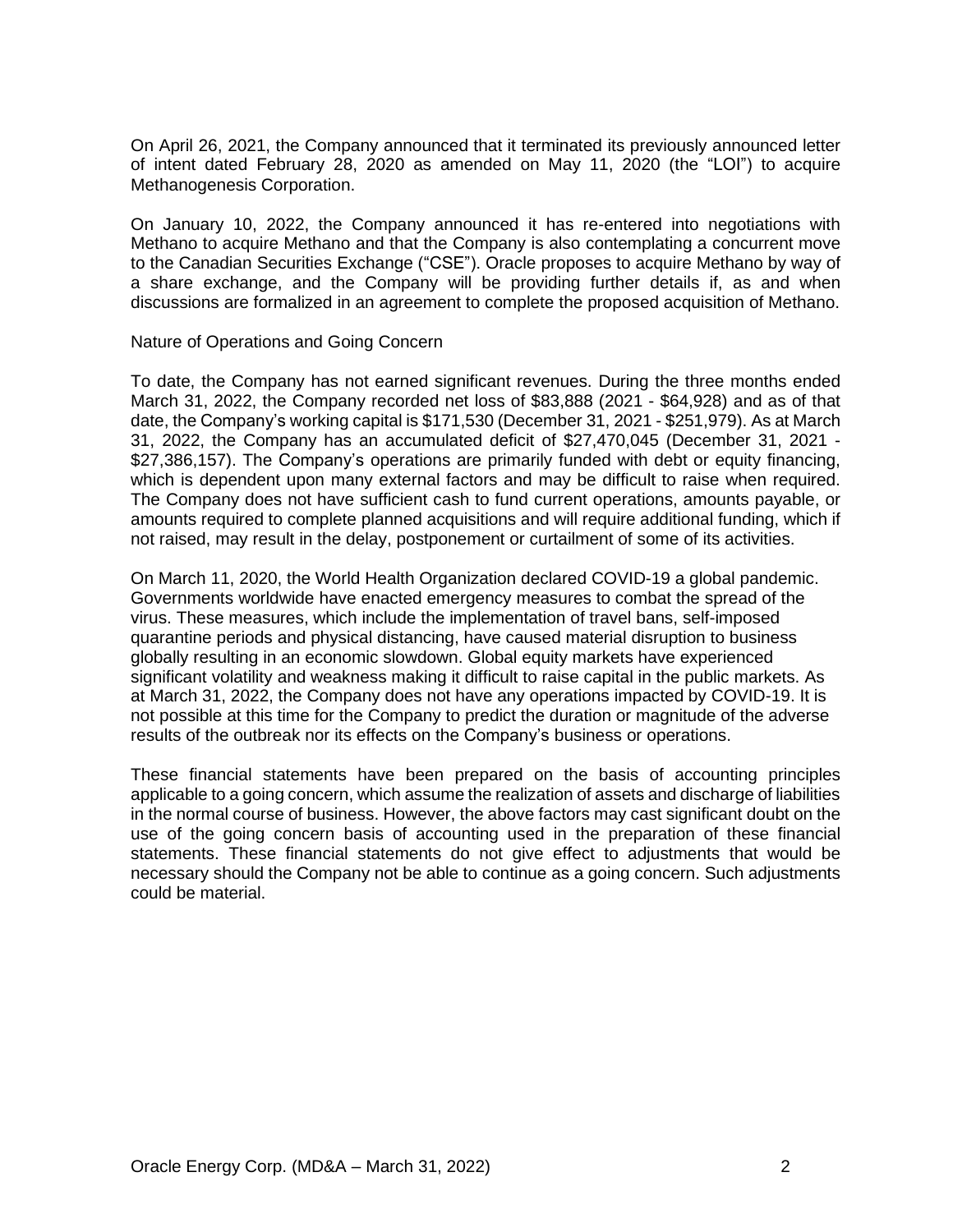## **Overall Performance for the three months ended March 31, 2022**

During the quarter ended March 31, 2022, the Company announced it has re-entered into discussions with Methano and management continued with its due diligence and preparation of a new agreement with the terms of the merger.

#### **Overall Performance for the three months ended March 31, 2021**

During the quarter ended March 31, 2021, the Company continued with its due diligence on the Methano transaction. Subsequent to March 31, 2021, the Company terminated its previously announced letter of intent with Methano and turned its focus to bringing the Company back to active trading to enable it to raise equity funds in the capital markets for working capital and to pursue acquisition opportunities.

#### **Selected Annual Information**

|                                                  | 2021<br>2020   |                | 2019           |  |
|--------------------------------------------------|----------------|----------------|----------------|--|
| Revenues                                         | Nil            | Nil            | Nil            |  |
| Net income (loss)                                | (\$319,945)    | \$(52,923)     | \$502,453      |  |
| Income (loss) per share basic<br>& fully diluted | (\$0.02)       | (\$0.00)       | \$0.01         |  |
| <b>Total assets</b>                              | \$518,730      | \$40,488       | \$25,559       |  |
| <b>Current liabilities</b>                       | \$266,751      | \$339,117      | \$576,177      |  |
| Long term debt                                   | \$233,425      | \$304,912      | Nil            |  |
| <b>Total liabilities</b>                         | \$500,176      | \$644,029      | \$576,177      |  |
| Share capital                                    | \$22,426,336   | \$21,930,458   | \$21,930,458   |  |
| Deficit                                          | (\$27,386,157) | (\$27,066,212) | (\$27,013,289) |  |
| Working capital (deficiency)                     | \$251,979      | (\$298,629)    | (\$566,060)    |  |

Following is a summary of selected audited financial information for the Company's most recent three fiscal years.

*2019 to 2020*: the loss in 2020 includes a one-time writedown of resource properties in Italy (\$15,442) and a gain on debt settlement of \$38,929 from additional debt deferral arrangements. Other expenses for the year are basic sustaining costs for a publicly listed company with reduced employment and consulting expenses.

*2020 to 2021*: the loss in 2021 includes \$217,500 in consulting fees paid for assistance in fundraising and acquisitions arrangements, accretion on long term loans, and additional costs associated with increased fundraising and other activities. These expenses are partially offset by a gain on writedown of accounts payable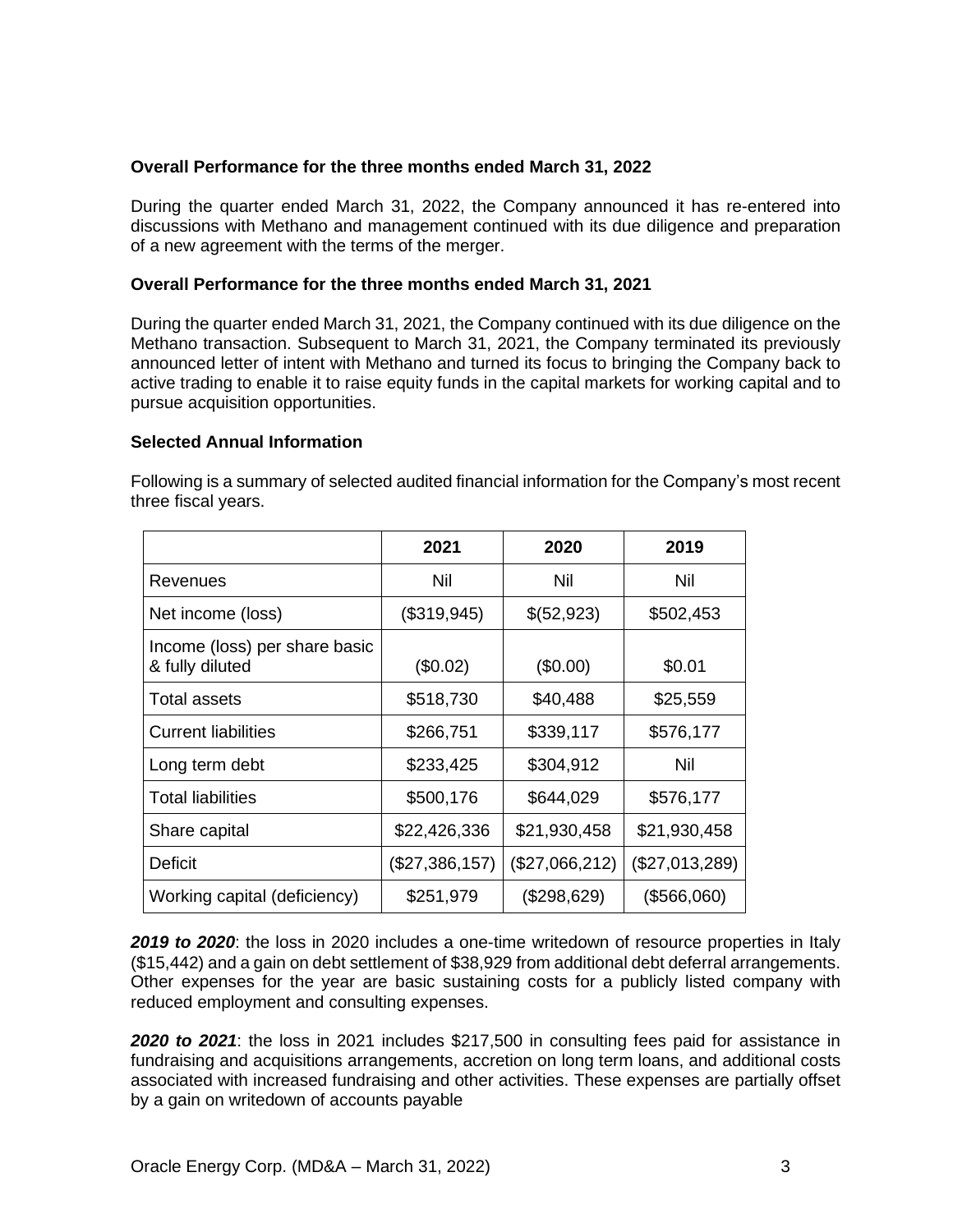## **Discussions of Operations**

#### *For the three months ended March 31, 2022*

For the three months ended March 31, 2022, the Company reported net loss and comprehensive loss \$83,888 (\$0.00 per share) compared to a net loss and comprehensive loss of \$64,928 (\$0.00 per share) in 2021. The Company did not generate any revenues from operations during the period.

Expenditures for the three months ended March 31, 2022, were higher than those in 2021 mainly due to increased consulting fees of \$69,500 for the Methano acquisition and ongoing market advisory services (2021- \$48,000). Other expenditures for the quarter remained similar to the previous year with limited activity.

#### **Selected Quarterly Financial Information**

The following table sets forth a comparison of the Company's revenues and earnings on a quarterly basis for each of the eight most recently completed quarters. The financial data for the Company's eight most recently completed quarters was prepared in accordance with IFRS. The functional currency and the reporting currency of the Company is in Canadian dollars.

| For the Quarter Ended                                | 31-Mar-22 | 31-Dec-21 | 30-Sep-21 | 30-Jun-21 |
|------------------------------------------------------|-----------|-----------|-----------|-----------|
|                                                      | Ъ         |           |           |           |
| Net income (loss) and<br>comprehensive income (loss) | (83, 888) | (89, 319) | (86,661)  | (79,037)  |
| Basic and diluted income (loss)<br>per share         | (0.00)    | (0.00)    | (0.01)    | (0.01)    |
| Total assets                                         | 344,847   | 518,730   | 642,786   | 3,416     |
|                                                      |           |           |           |           |
| For the Quarter Ended                                | 31-Mar-21 | 31-Dec-20 | 30-Sep-20 | 30-Jun-20 |
|                                                      |           | Ъ         |           |           |
| Net income (loss) and<br>comprehensive income (loss) | (64, 928) | 5,333     | (9,568)   | (23, 751) |
| Basic and diluted income (loss)                      |           |           |           |           |
| per share                                            | (0.00)    | 0.00      | (0.00)    | (0.00)    |

The main factors causing significant fluctuations in net income (loss) and comprehensive income (loss) from quarter to quarter were as follows:

- *- Accretion* In Q4, 2020, the Company recorded accretion expenses related to long term debt thru Q1 2022.
- *- Consulting* The Company incurred additional consulting expenses in Q1, 2021 thru Q1 of 2022 due to increased financing and acquisition activities. In Q4, 2020, the company reallocated \$19,918 from salaries to consulting as the amounts were paid to a corporation controlled by a related party.
- *- Regulatory and Listing Fees and Transfer Agent Fees* Regulatory and listing fees on Q2 and Q3, 2021 were higher than prior quarters due to fundraising and share consolidation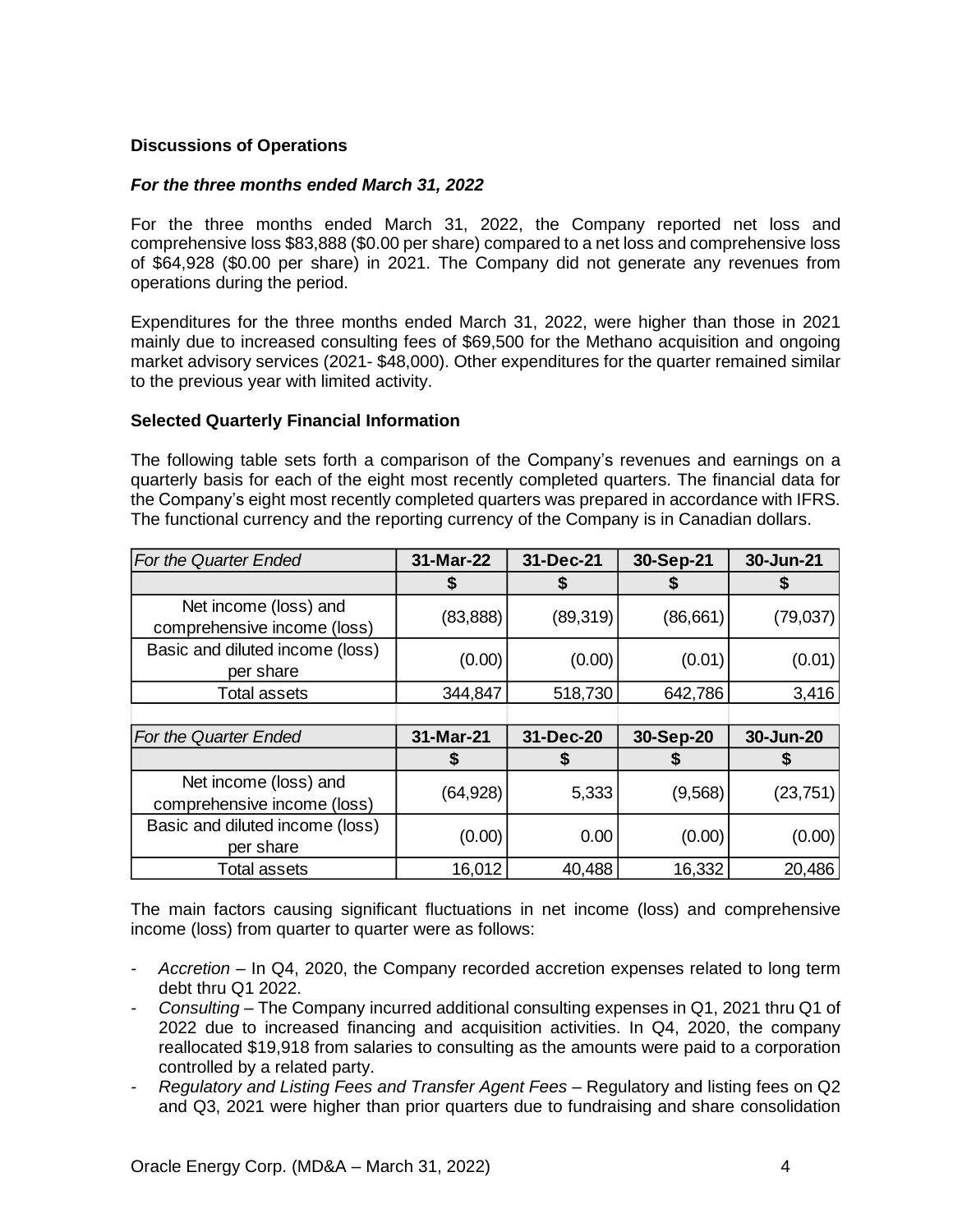activities.

- *- Gain on Debt Settlement* In Q4, 2020, the Company recorded a gain of \$38,929 of additional debt settlements.
- *- Gain on Writedown of Accounts Payable* In Q4, 2021, the Company recorded a gain of \$22,983 on the writedown of old accounts payable that had been outstanding for periods exceeding the legal statute of limitations for making a claim against the Company.
- *- Loss on Writedown of Exploration and Evaluation Assets –* In Q4, 2020, the Company recorded a loss of \$15,442 on the writedown of the Italmin project in Italy*.*

## **Liquidity**

The table below highlights the Company's cash flows for the three months ended March 31, 2022, as compared to the three months ended March 31, 2021:

| For the Three Months Ended      | March 31, 2022 | March 31, 2021 |
|---------------------------------|----------------|----------------|
| Net cash provided by (used in): |                |                |
| Operating activities            | (\$203,678)    | (\$24,631)     |
| <b>Financing activities</b>     |                |                |
| Investing activities            |                |                |
| Decrease in cash                | (\$203,678)    | (\$24,631)     |

As at March 31, 2022, the Company had cash of \$299,847 (December 31, 2021 - \$503,525) and working capital of \$171,530 as compared to a working capital of \$251,979 at December 31, 2021.

Net cash used in operating activities during the three months ended March 31, 2022, was \$203,678 (2021: \$24,631). Operating costs were increased for the period due to increased activities related to raising capital, listing on the NEX, share consolidation, and additional consulting advice on acquisitions.

To fund ongoing acquisition development activities and working capital requirements the Company finances its activities primarily through the issue of capital stock, debt instruments, and advances from related parties. During the three months ended March 31, 2022, and 2021, the Company did not generate any cash flows from financing activities. Cash raised in the prior year was used to reduce notes receivable, accounts payable, and some related party payables during the first quarter of 2022.

The Company expects to continue raising funds to finance its growth strategy and to meet related obligations and working capital commitments. Future operations and the Company's ability to meet its commitments depend on its ability to raise sufficient funds through share offerings, debt, or operations. Issuance of additional equity securities by the Company may result in significant dilution to the equity interests of current shareholders. If the Company is unable to obtain financing in amounts and on terms deemed acceptable, further success of the business could be adversely affected.

There were no investing activities during the three months ended March 31, 2022, or 2021.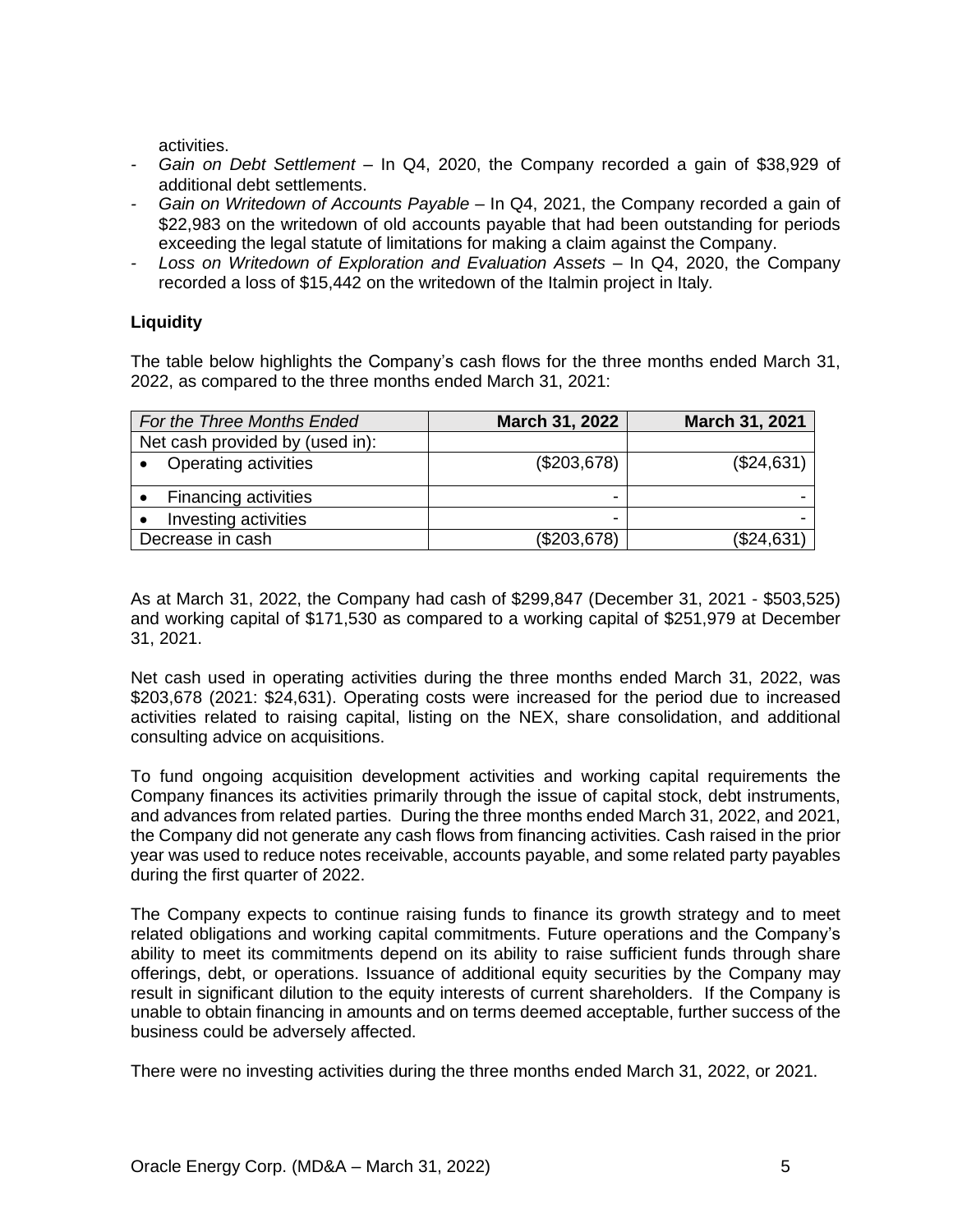#### **Capital Resources**

The Company was in the oil and gas exploration and development business and has incurred losses since its inception. To date the Company has had limited revenue and funded its operations primarily through the issuance of capital stock and advances from related parties. The Company must continue to raise additional financing to progress its acquisition strategy, and currently has insufficient funds to meet expected operating and capital expenditures without raising additional capital. The Company will use its best efforts to do so, but there can be no assurances that the Company will be able to continue to secure financing in amounts and on terms deemed acceptable to continue these activities.

COVID-19 (the coronavirus) has threatened a slowdown in the global economy as well as caused volatility in the global financial markets. While the full impact of COVID-19 on the global economy is uncertain, rapid spread of COVID-19 may have an adverse effect on the Company's financing capabilities. The extent to which COVID-19 may impact the Company's business will depend on future developments such as the geographic spread of the disease, the duration of the outbreak, travel restrictions and social distancing, business closures or business disruptions, and the effectiveness of actions taken in Canada, the United States and other countries to contain and treat the disease. Although it is not possible to reliably estimate the length or severity of these developments and their financial impact to the date of approval of these consolidated financial statements, the Company's stock price continues to be extremely volatile. Should the stock prices remain at or below currently prevailing levels for an extended period, this could have a further significant adverse impact on the Company's financial position, results of operations for future periods, and ability to raise new capital.

Additional funding will be required throughout the year.

#### **Management of Capital**

The Company's objectives when managing capital are to pursue and complete the identification and evaluation of assets, properties or businesses with a view to acquisition. The Company does not have any externally imposed capital requirements to which it is subject.

As at March 31, 2022 and December 31, 2021, the Company had capital resources consisting of cash. The Company manages the capital structure and makes adjustments to it in light of changes in economic conditions and the risk characteristics of the underlying assets. To maintain or adjust the capital structure, the Company may attempt to issue new shares or borrow cash.

The Company's investment policy is to invest its excess cash in investment instruments in high credit quality financial institutions with terms to maturity selected with regards to the expected time of expenditures from continuing operations.

The Company's ability to continue as a going concern is dependent upon successful completion of additional financing, continuing support of creditors and its ability to attain profitable operations.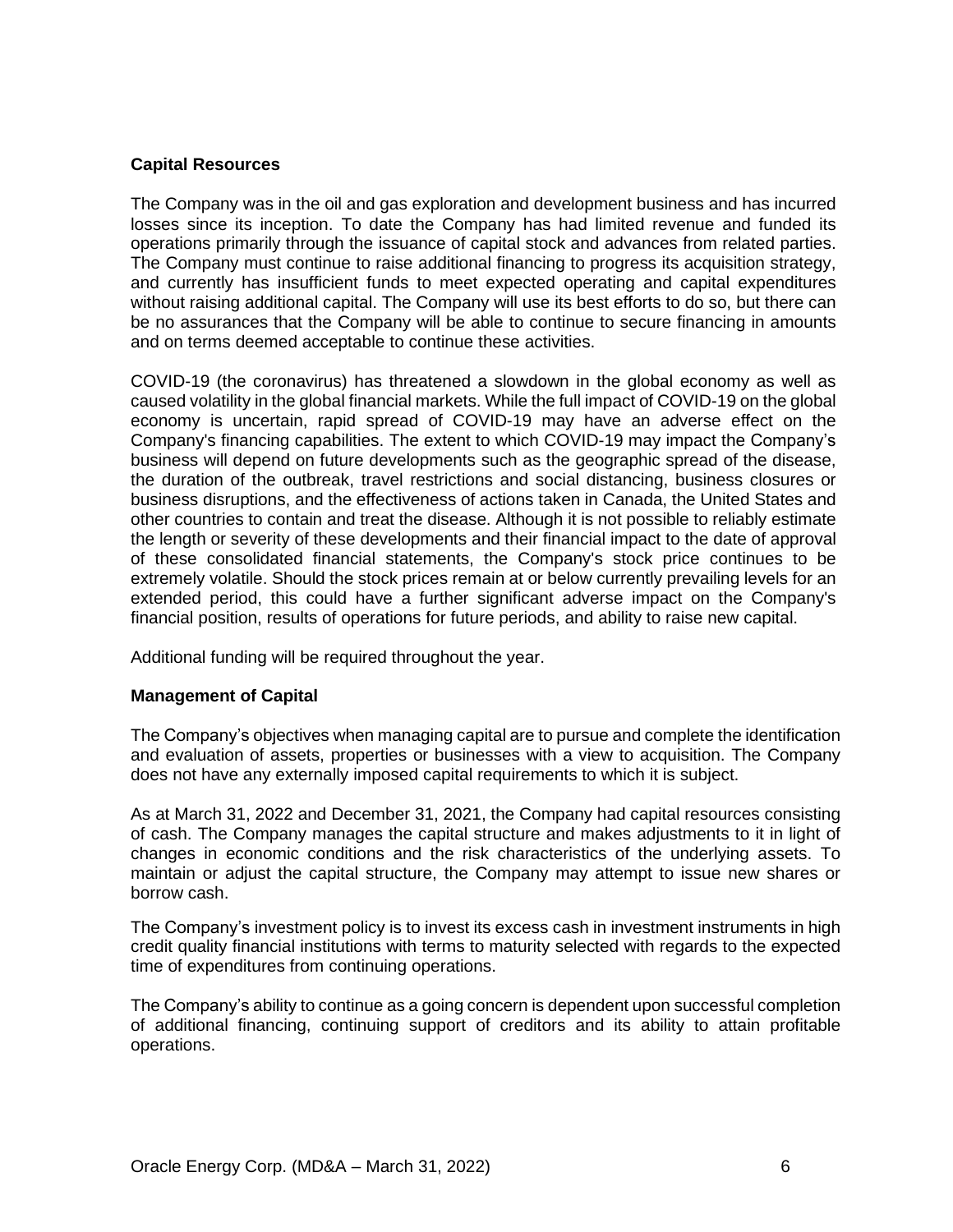#### **Off-Balance Sheet Arrangements**

The Company did not enter into any off-balance sheet arrangements during the three months ended March 31, 2022 or the year ended December 31, 2021.

#### **Related Party Transactions**

Related party transactions are in the normal course of operations and are measured at the exchange amount, which is the amount of consideration established and agreed to by the related parties.

Transactions with Key Management Personnel

|                 |      | <b>THREE MONTHS ENDED</b><br><b>MARCH 31</b> |        |  |
|-----------------|------|----------------------------------------------|--------|--|
|                 | 2022 |                                              | 2021   |  |
| Consulting fees | \$   | - \$<br>12,000                               | 12,000 |  |
| Legal Fees      |      | 6,585                                        | 6,000  |  |
|                 |      | \$<br>18,585                                 | 18,000 |  |

Key management personnel are the persons responsible for planning, directing, and controlling the activities of the Company, and include both executive and non-executive directors, certain senior officers, and entities controlled by such persons. The Company considers all directors and officers of the Company to be key management personnel.

As at March 31, 2022, \$18,525 (December 31, 2021 - \$55,206) was owing to key management personnel or to a company controlled by an officer or director and the amounts were included in due to related parties. The amounts payable are non-interest bearing, are unsecured, and have no specific terms of repayment.

As at March 31, 2022, \$77,182 (December 31, 2021 - \$77,403) was owing to key management personnel or to a company controlled by an officer or director and the amounts were included in notes payable.

The following table summarizes amounts due to related parties:

|                                                   |   | AS AT  |   |                             |
|---------------------------------------------------|---|--------|---|-----------------------------|
| Summary of Amounts Due to Related Parties         |   |        |   | <b>MARCH 31 DECEMBER 31</b> |
|                                                   |   | 2022   |   | 2021                        |
| <b>Accounts Payable</b>                           |   |        |   |                             |
| Gordon J Fretwell Law Corp. - Corporate Secretary | S | 6,000  | S | 55,206                      |
| Teletouch Services Inc.- Chief Financial Officer  |   | 12,525 |   |                             |
| Long Term Debt                                    |   |        |   |                             |
| James Ladner, Director                            |   | 14,992 |   | 15,213                      |
| Gordon J Fretwell Law Corp. - Corporate Secretary |   | 55,209 |   | 55,209                      |
| Teletouch Services Inc. - CFO                     |   | 6,981  |   | 6,981                       |
|                                                   |   | 95,707 |   | 132,609                     |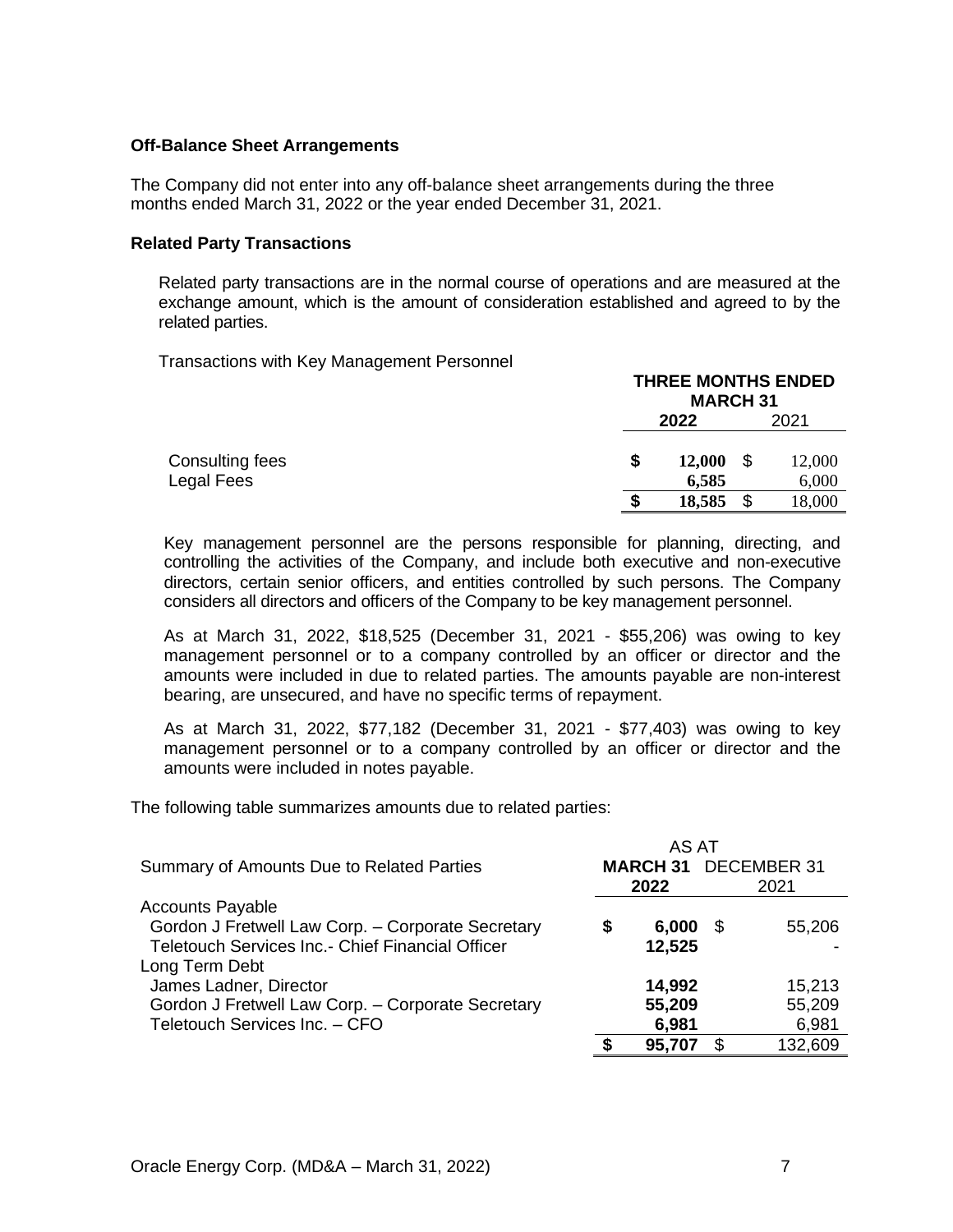## *Notes Payable*

During the year ended December 31, 2020, the Company entered into debt deferral arrangements in the amount of \$302,677 whereby various related parties, key management and third parties agreed to defer 75% of the amounts owing to three equal installments, repayable from each of the first three private placements completed by the Company subsequent to the first year after the Company completes a qualifying transaction. As a result of the debt settlements and debt deferral arrangements, 25% of the amounts were reclassified from related party debt to current and 75% to long term notes payable.

During the year ended December 31, 2020, the Company borrowed \$40,000 from the Canada Emergency Business Account ("CEBA") program. The CEBA Loan has an initial term that expires on December 31, 2023, throughout which, the CEBA Loan remains interest free. Repayment of \$30,000 by December 31, 2023, results in a \$10,000 loan forgiveness. If the balance is not paid prior to December 31, 2023, the remaining balance will be converted to a 2-year term loan at 5% annual interest, paid monthly effective January 1, 2024. The full balance must be repaid by no later than December 31, 2025.

During the year ended December 31, 2021, the Company borrowed \$2,000 from a company owned by a shareholder and made payments of \$116,974 on outstanding notes payable.

As at March 31, 2022, the total amounts owing were \$298,313 (December 31, 2021 - \$298,535). The outstanding loans are unsecured and bear no interest.

The summary of notes payable as of March 31, 2022 and December 31, 2021 is as follows:

|                                        | <b>MARCH 31</b><br><b>DECEMBER 31</b> |           |    |           |
|----------------------------------------|---------------------------------------|-----------|----|-----------|
|                                        |                                       | 2022      |    | 2021      |
| Notes payable                          | \$                                    | 258,313   | \$ | 258,535   |
| <b>CEBA</b>                            |                                       | 40,000    |    | 40,000    |
| Total notes payable                    |                                       | 298,313   |    | 298,535   |
| Current notes payable                  |                                       | (45, 283) |    | (45, 283) |
| Long term portion                      |                                       | 253,030   |    | 253,252   |
| Discounting of long-term notes payable |                                       | (19, 827) |    | (37, 765) |
| Add: accretion                         |                                       | 3,661     |    | 17,938    |
| Long term notes payable                |                                       | 236,864   | S. | 233,425   |

#### **Proposed Transactions**

The Company has re-entered into negotiations to acquire Methanogenesis Corp. to acquire Methano by way of a share exchange, Further details will be provided if, as and when discussions are formalized in an agreement to complete the proposed acquisition of Methano.

At the date of this report there are no additional proposed asset or business acquisitions or dispositions for which the directors or senior management consider confirmation by the Board of Directors to proceed with the transaction to be probable.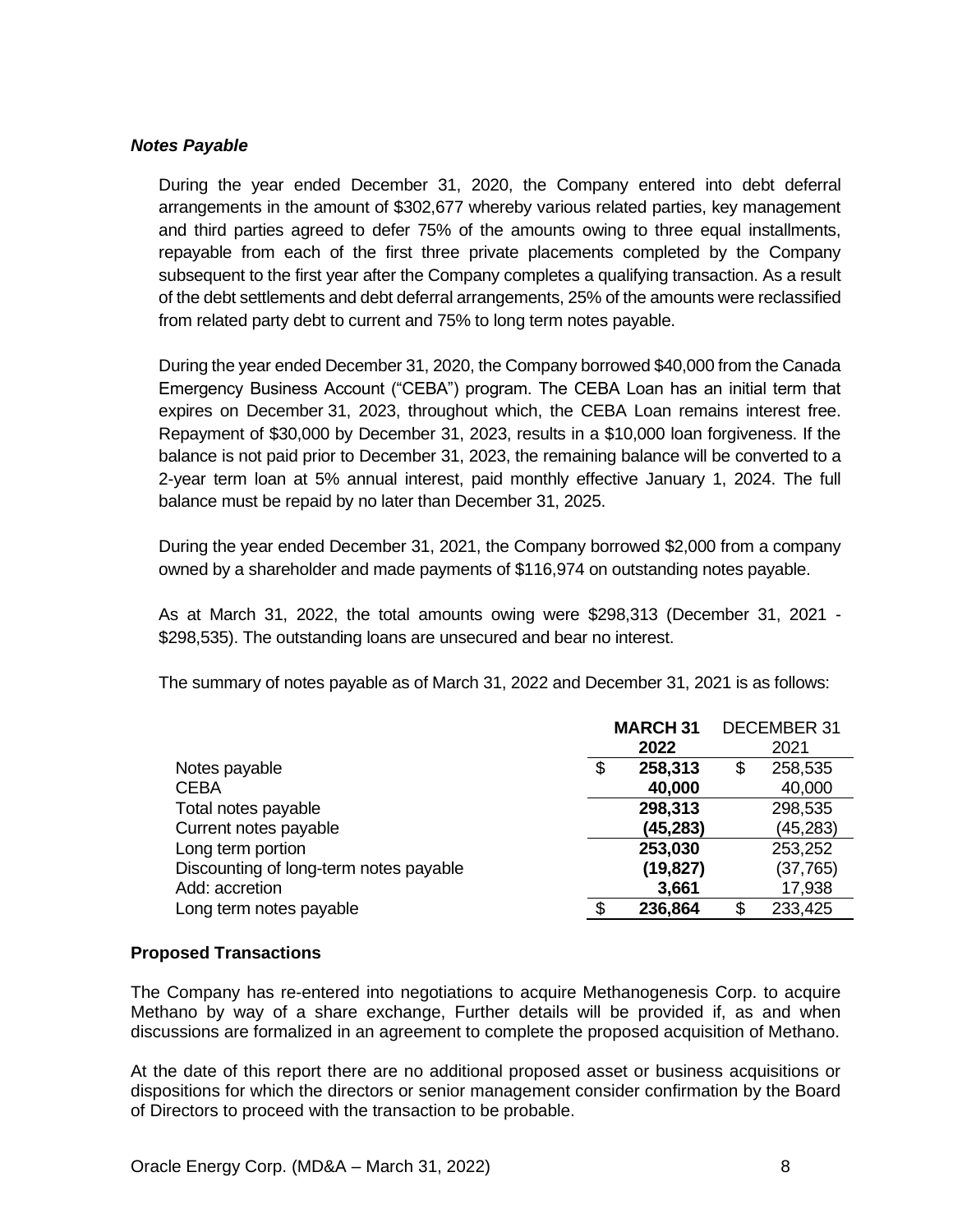## **Critical Accounting Estimates**

The preparation of these financial statements requires management to make estimates and assumptions that affect the reported amounts of assets and liabilities at the date of the financial statements and reported amounts of expenses during the reporting period. Actual outcomes could differ from these estimates. The financial statements include estimates which, by their nature, are uncertain. The impacts of such estimates are pervasive throughout the financial statements and may require accounting adjustments based on future occurrences. Revisions to accounting estimates are recognized in the period in which the estimate is revised and may affect both the period of revision and future periods.

Elements of these financial statements subject to material estimation uncertainty include:

#### Fair value measurements

In the preparation of these financial statements, management has estimated the fair value of financial instruments, for which there are no active markets. The fair value estimates are based on the best available information and experience of management. Future events or changes in circumstances may materially impact these estimates used in valuing assets and liabilities at year end.

Elements of these financial statements subject to significant judgment include:

Significant judgments about the future and other sources of estimation uncertainty that management has made at the reporting date that could result in a material adjustment to the carrying amounts of assets and liabilities, in the event that actual results differ from assumptions made, relate to, but are not limited to, the following:

- i) going concern assessment;
- ii) consideration of exploration and evaluation asset impairment criteria;
- iii) recovery of amounts receivable;

#### **Changes in Accounting Policies**

During the three months ended March 31, 2022, the Company has not adopted any new standards or policies.

There are no new IFRS or IFRIC interpretations that are not yet effective that would be expected to have a material impact on the Company's financial statements.

#### **Financial Instruments and Other Instruments**

The carrying value of cash, amounts receivable, accounts payable and due to related parties and notes payable approximates their fair values due to the short maturity of those instruments. Unless otherwise noted, it is management's opinion that the Company is not exposed to significant interest, currency or credit risk arising from these statements.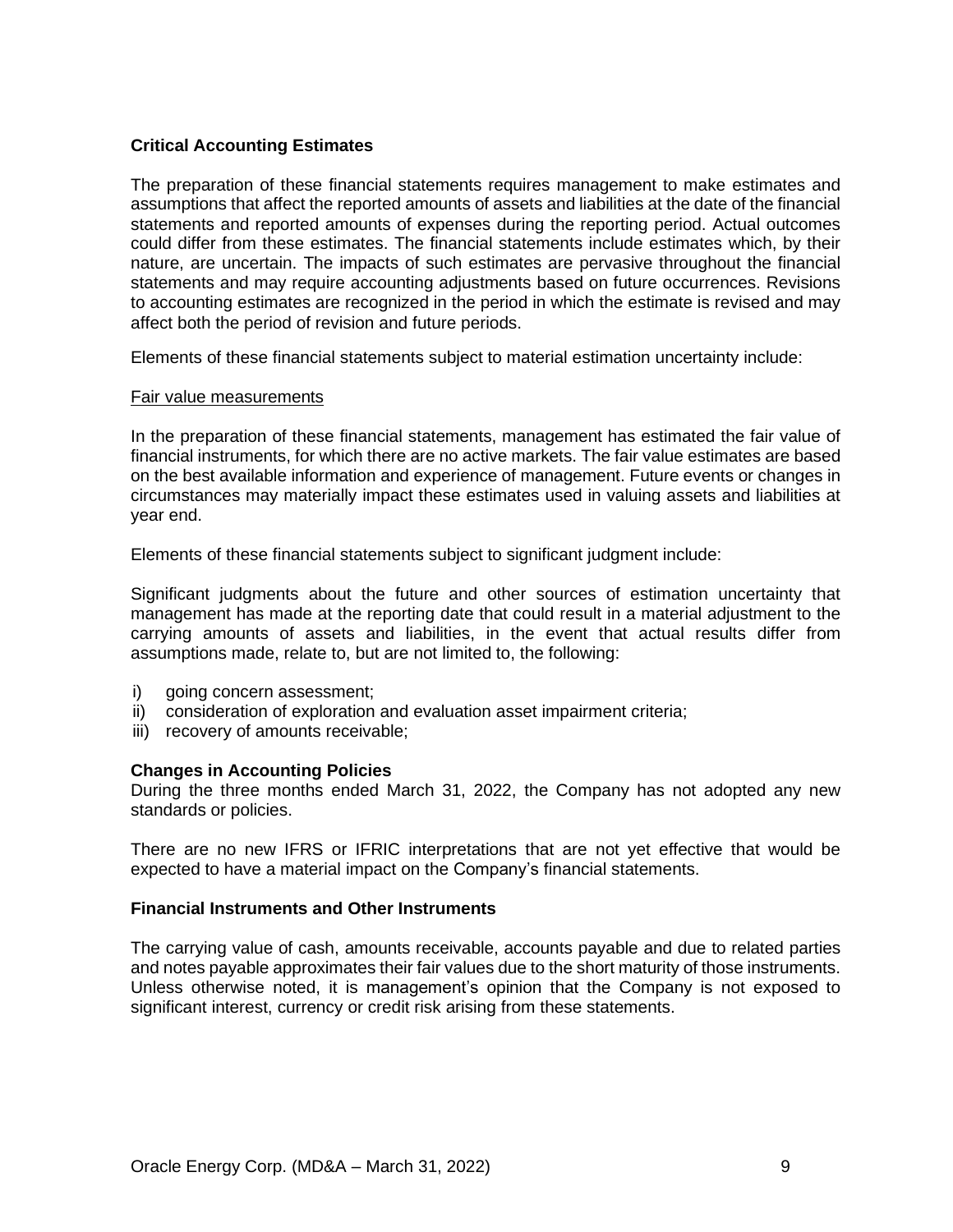## *Financial Risk Exposure and Risk Management*

The Company is exposed in varying degrees to a number of risks arising from financial instruments. Management's close involvement in the operations allows for the identification of risks and variances from expectations. The Company does not participate in the use of financial instruments to mitigate these risks and has no designated hedging transactions. The Board approves and monitors the risk management processes. The Board's main objectives for managing risks are to ensure liquidity, the fulfillment of obligations, the continuation of the Company's exploration activities, and limited exposure to credit and market risks. There were no changes to the objectives or the process from the prior period.

The types of risk exposure and the way in which such exposures are managed are as follows:

a) Credit Risk

Credit risk primarily arises from the Company's cash, amounts receivable and note receivable. The risk exposure is limited to their carrying amounts at the statement of financial position date. Cash is held as cash deposits or invested in guaranteed investment certificates with various maturity dates. The Company does not invest in asset-backed deposits or investments and does not expect any credit losses. The Company periodically assesses the quality of its investments and is satisfied with the credit rating of the bank and the investment grade of the guaranteed investment certificates. Amounts receivable primarily consists of Goods and Services Tax (GST) credits. The Company evaluates the creditworthiness of the counterparty and the fair value of the credit loss of the note receivable.

b) Liquidity Risk

Liquidity risk is the risk that the Company will not be able to meet its financial obligations as they become due. The Company ensures there is sufficient capital to meet short-term business requirements. One of management's goals is to maintain an optimal level of liquidity through the active management of assets, liabilities and cash flows. The Company's accounts payable and accrued liabilities and due to related parties are due within one year and notes payables are due within three years.

The Company's cash is deposited in major banks or invested in guaranteed investment certificates, which are available on demand to fund the Company's operating costs and other financial demands.

c) Market Risk

The significant market risks to which the Company is exposed are currency, interest rate, commodity and equity price risks.

i) Currency Risk

The operating results and financial position of the Company are reported in Canadian dollars. As the Company is exploring opportunities in an international environment, some of the Company's financial instruments and transactions are denominated in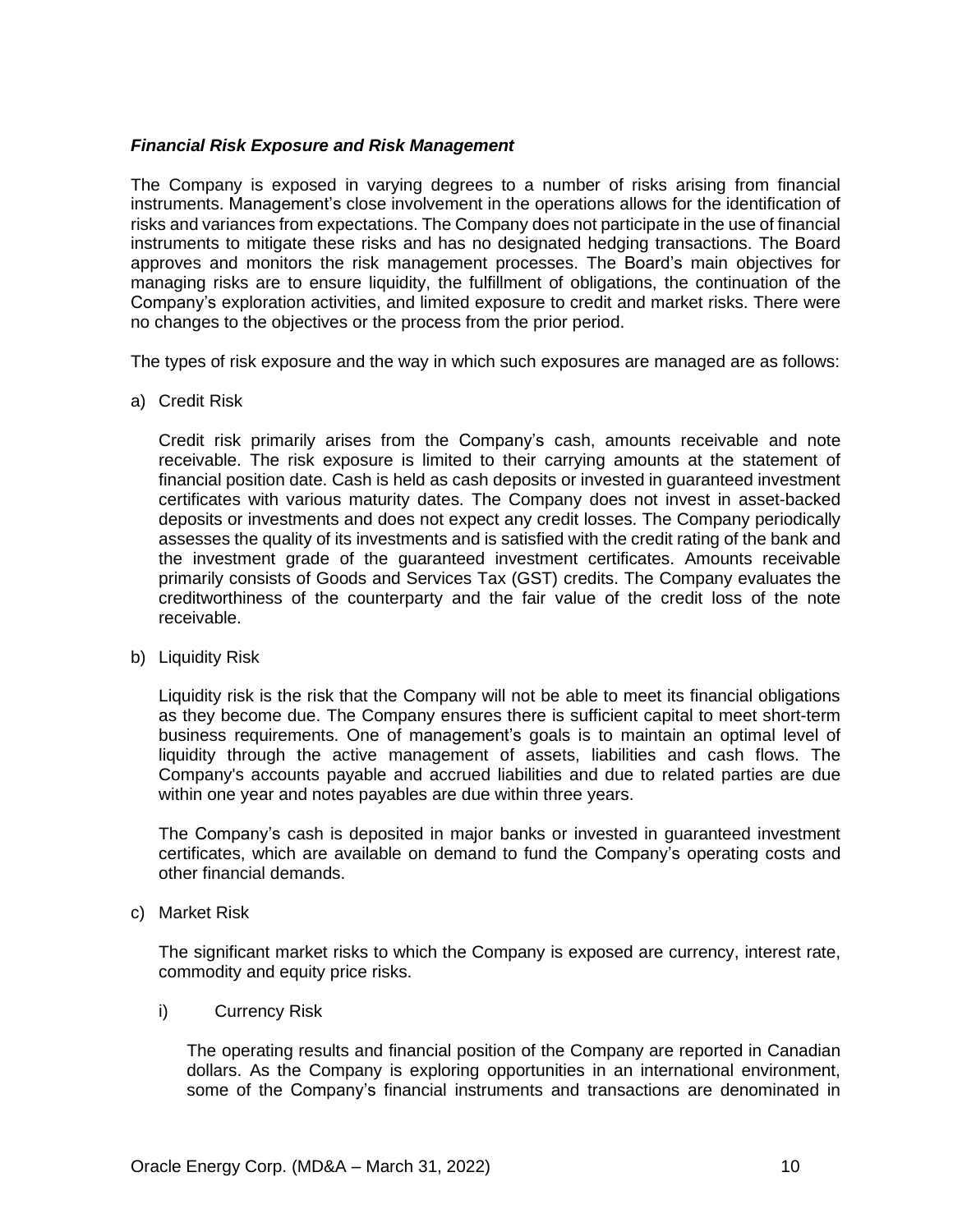currencies other than the Canadian dollar. The results of the Company's operations are subject to currency risk.

The majority of the Company's costs are incurred in Canada and are denominated in Canadian dollars. Foreign currency transactions are translated into the functional currency using the exchange rates prevailing on the transaction date.

The Company has not entered into any agreements or purchased any foreign currency hedging instruments to hedge possible currency risks at this time. Management believes the foreign exchange risk derived from currency conversions is not significant, and therefore, does not hedge its foreign exchange risk.

As at March 31, 2022 and 2021, the Company is exposed to currency risk through the following monetary assets and liabilities denominated in foreign currencies:

|                        | <b>MARCH 31</b> |        |            |        |  |
|------------------------|-----------------|--------|------------|--------|--|
|                        |                 | 2022   |            | 2021   |  |
|                        |                 |        |            |        |  |
| Cash                   | USD             | 54     | USD        | 27     |  |
| Accounts payable       | <b>USD</b>      | 1,383  | <b>USD</b> | 2,254  |  |
| Due to related parties | USD             |        | <b>USD</b> | 4,000  |  |
| Notes payable          | USD             | 12,000 | USD        | 12,000 |  |

Based on the above net exposures and assuming that all other variables remain constant, a 10% change in the value of the foreign currencies against the Canadian dollar would result in an increase or decrease of \$1,666 (2021 - \$1,822) in income/loss from operations.

#### ii) Interest Rate Risk

The Company's policy is to invest excess cash in guaranteed investment certificates at fixed or floating rates of interest and cash equivalents are to be maintained in floating rates of interest in order to maintain liquidity, while achieving a satisfactory return for shareholders. As at March 31, 2022 and December 31, 2021, no cash was held in interest bearing deposits. Fluctuations in interest rates impact the value of cash and cash equivalents. The Company manages risk by monitoring changes in interest rates in comparison to prevailing market rates.

#### iii) Commodity and Equity Price Risk

The Company is exposed to price risk with respect to equity prices. Equity price risk is defined as the potential adverse impact on the Company's financing abilities due to movements in individual equity prices or general movements in the stock market. The company closely monitors equity prices and the stock market to determine the appropriate course of action to be taken by the Company.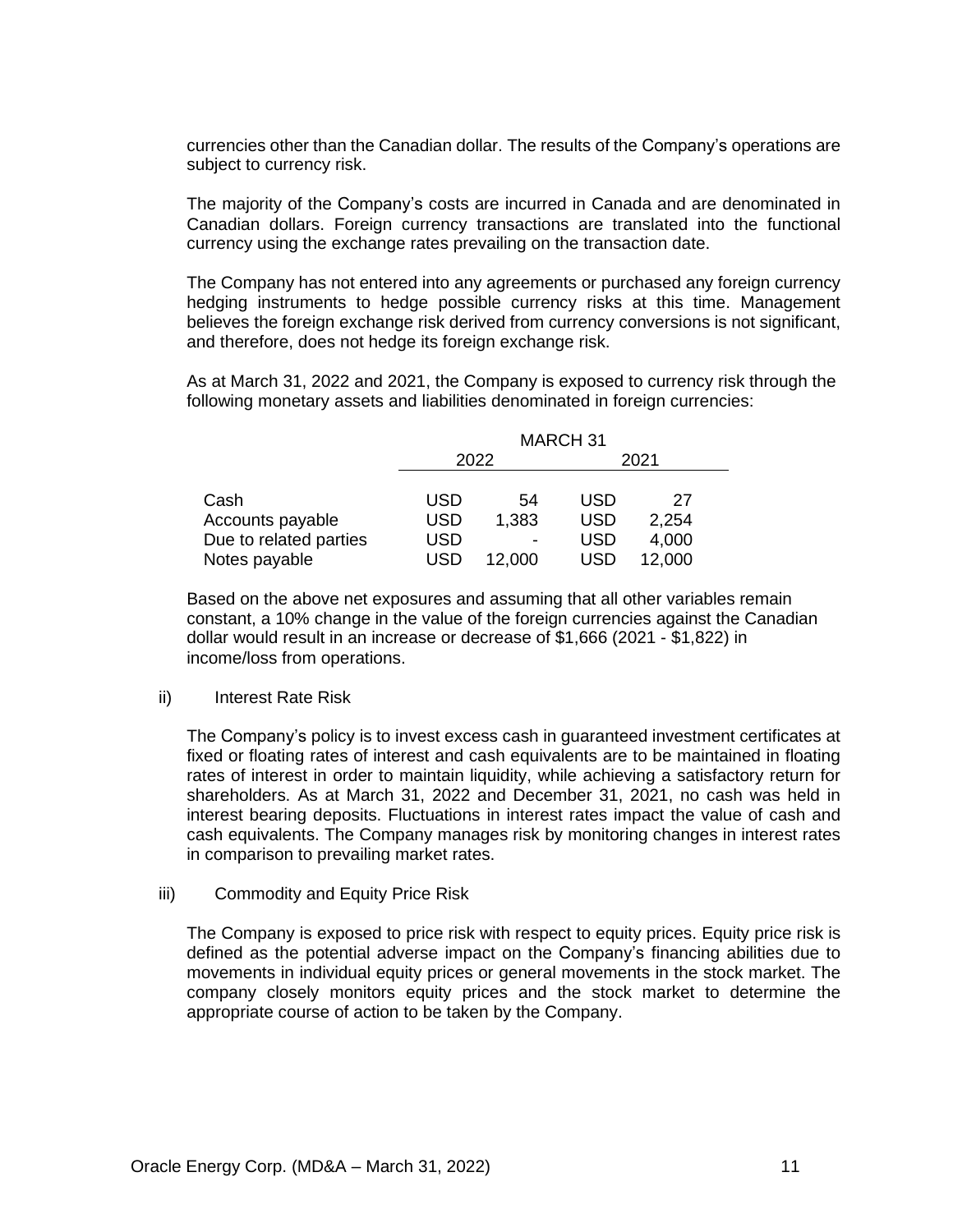As at March 31, 2022 and December 31, 2021, the Company had no investments subject to commodity and equity price risk.

#### **Subsequent Events**

None

### **Non-GAAP Measures**

The Company has included certain non-GAAP financial measures to supplement its Consolidated Financial Statements, which are presented in accordance with IFRS, including the following:

• Working capital.

The Company believes that this measure, together with measures determined in accordance with IFRS, provide investors with an improved ability to evaluate the underlying performance of the Company. Non-GAAP financial measures do not have any standardized meaning prescribed under IFRS, and therefore they may not be comparable to similar measures employed by other companies. The data is intended to provide additional information and should not be considered in isolation or as a substitute for measures of performance prepared in accordance with IFRS. Management's determination of the components of non-GAAP and additional measures are evaluated on a periodic basis influenced by new items and transactions, a review of investor uses and new regulations as applicable. Any changes to the measures are duly noted and retrospectively applied as applicable.

#### **Working capital**

The Company uses "working capital" to explain and analyze Capital Resources. Working capital is defined as current assets minus current liabilities. To be conservative, the Company deducts deposit and prepaids from working capital to illustrate its short-term liquidity position.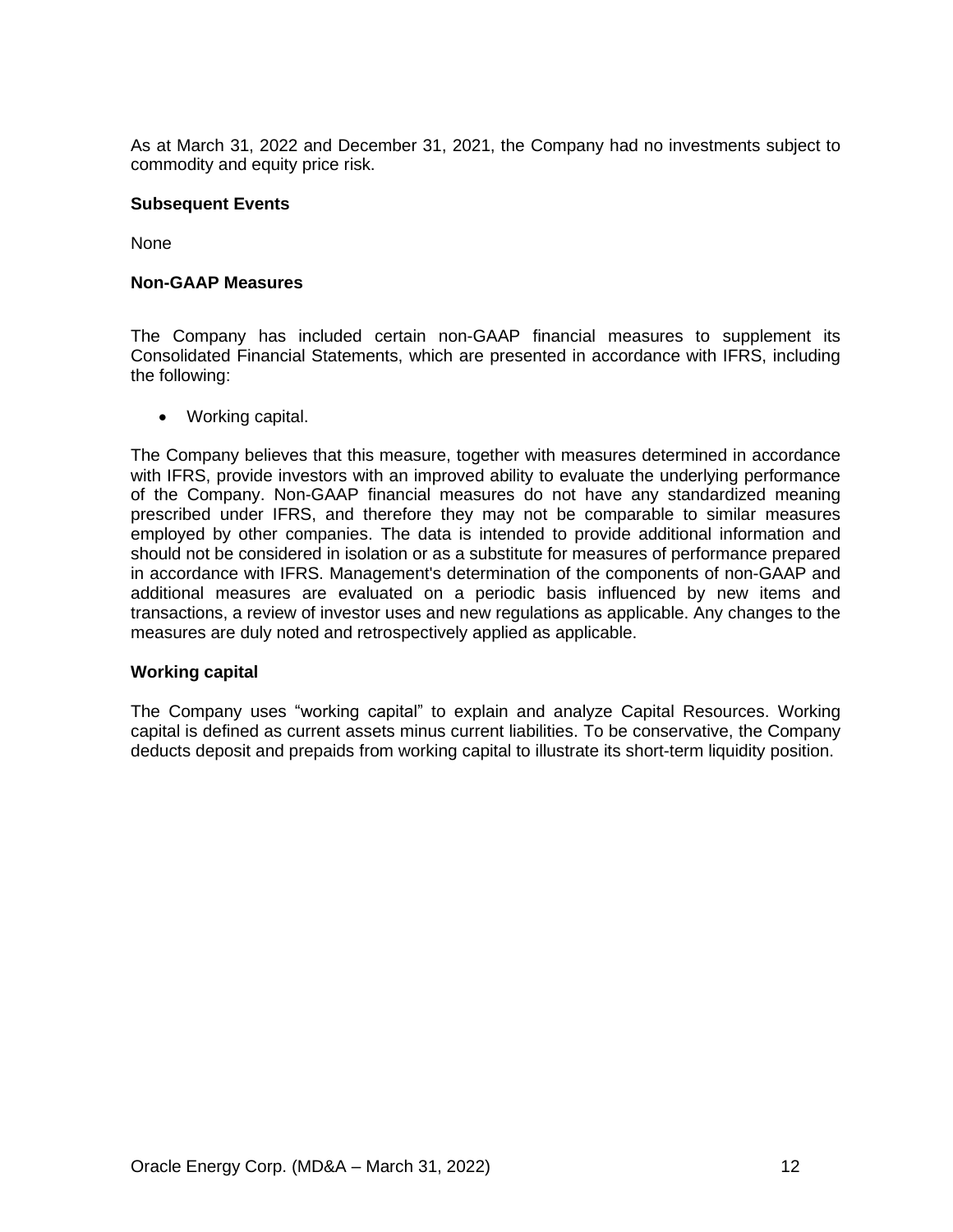## **Disclosure of Outstanding Share Data**

As of the date of this MD&A, the Company's authorized share capital consists of an unlimited number of common shares without par value and 5,000,000 preferred shares, par value of \$5 per share (none issued.)

As at the date of this report, the Company had the following securities outstanding:

| <b>Type of Security</b>            | Number Outstanding (1) |
|------------------------------------|------------------------|
| <b>Common Shares</b>               | 23,464,487             |
| <b>Stock Options</b>               |                        |
| Warrants <sup>(2)</sup>            | 5,579,600              |
| Underlying Warrants <sup>(3)</sup> | 245,600                |
| <b>Fully Diluted</b>               | 29,289,687             |

(1) Post Consolidation shares

(2) Includes 579,600 agents' warrants

 $(3)$  Underlying warrants included in 245,600 agents' warrants. Each Warrant is exercisable for one unit. Each unit is comprised of one common share and one full share purchase warrant entitling the holder to acquire one additional common share at a price of \$0.15 per share for 12 months from closing.

# **Disclosure Controls and Procedures**

In contrast to the certificate required under National Instruments 52-109 Certificate of Disclosure in Issuers' Annual and Interim Filings (NI 52-109), this Venture Issuer Basic Certificate does not include representations relating to the establishment and maintenance of disclosure controls and procedures (DC&P) and internal control over financial reporting (ICFR), as defined in NI 52-109, in particular, the certifying officers filing this certificate are not making any representations relating to the establishment and maintenance of:

- i) Controls and other procedures designed to provide reasonable assurance that information required to be disclosed by the issuer in its annual filings, interim filings or other reports filed or submitted under securities legislation is recorded, processed, summarized, and reported within the time periods specified in securities legislation; and
- ii) A process to provide reasonable assurance regarding the reliability of financial reporting and the preparation of financial statements for external purposes in accordance with the issuer's IFRS.

The issuer's certifying officers are responsible for ensuring that processes are in place to provide them with sufficient knowledge to support the representations they are making in this certificate. Investors should be aware that inherent limitations on the ability of certifying officers of a venture issuer to design and implement on a cost-effective basis DC&P and ICFR as defined in NI 52-109 may result in additional risks to the quality, reliability, transparency and timeliness of interim and annual filings and other reports provided under securities legislation.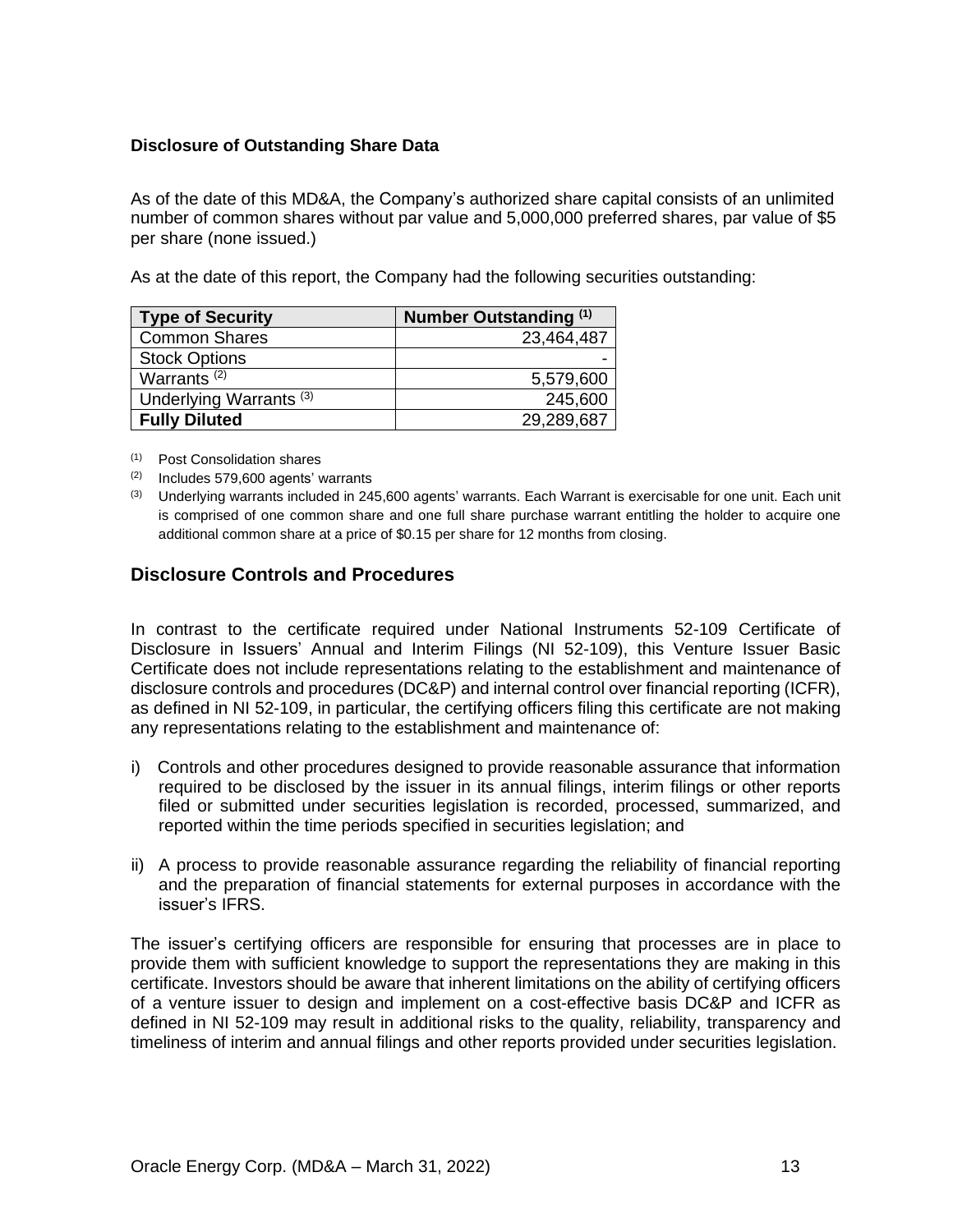## **Risk Factors**

Any investment in the securities of the Company is speculative, due to the nature of its business and its general stage of development. These risk factors could materially affect the Company's future operating results and could cause actual events to differ materially from those described in forward-looking statements relating to the Company. In addition to the usual risk associated with investment in a business, investors should carefully consider the following risk factors as well as the risk factors set out in the Company's other public disclosure.

The Company's business and results of operations are subject to a number of risks and uncertainties, including but not limited to the following:

- the Company's limited operating history and inability to assure profitability;
- the Company's reliance on Governments to issue drilling permits;
- changes in laws, regulatory regimes and guidelines relating to the acquisition of drilling and exploration permits;
- the Company's dependence on key personnel, including directors, officers, and other employees;
- the Company's reliance on the parties to its joint ventures;
- the Company's dependence on development of its joint ventures;
- the Company's ability to complete any proposed or contemplated transactions including the acquisition of Methanogenesis Corp.;
- the Company's ability to develop and commercialize the technology of Methanogenesis Corp.;
- the Company will need to obtain additional debt or equity financing in the future to support ongoing operations, and there can be no assurance that such financing will be available to the Company when needed or on terms acceptable to the Company;
- fluctuation of the market price of the Company's common shares; and
- the other risks identified in the Company's other public disclosure, available under the Company's profile on SEDAR at www.sedar.com.

# **Caution Regarding Forward-Looking Information**

*Certain information in this MD&A contains comments that constitute forward-looking information within the meaning of applicable securities legislation*.

*This MD&A contains "forward-looking information" within the meaning of applicable Canadian securities laws ("forward-looking information") concerning the Company including, but not limited to, anticipated results and developments in the Company's operations in future periods, and other matters that may occur in the future.*

*Forward-looking information is not a guarantee of future performance and is based upon a number of estimates and assumptions of management in light of management's experience and perception of trends, current conditions, and expected developments, as well as other factors that management believes to be relevant and reasonable in the circumstances, including, without limitation, assumptions about:*

- *the Company's ability to enter into an agreement with Methanogenesis Corp.;*
- *the Company's acquisition plans and the ability to complete the acquisitions;*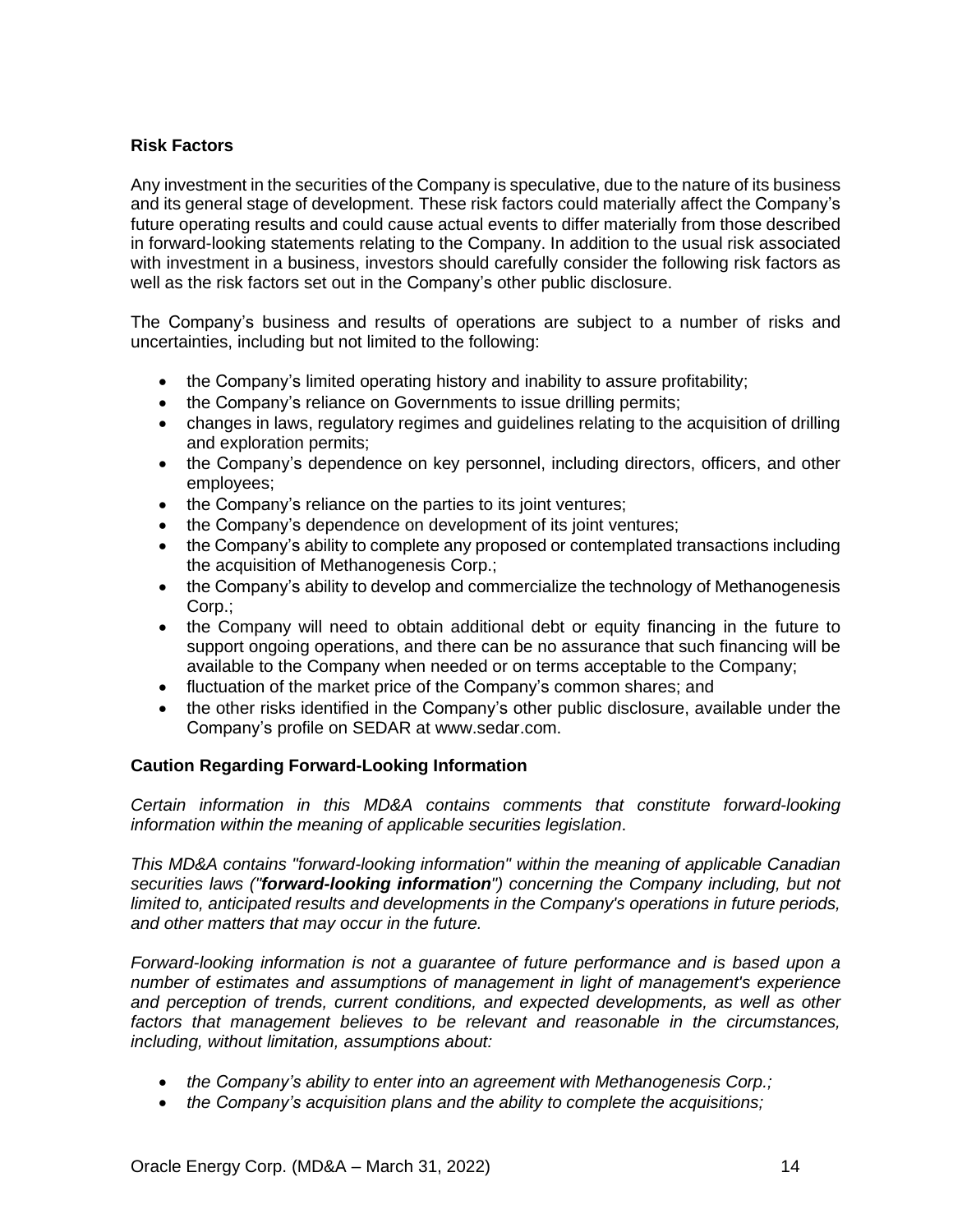- *the anticipated costs and investments for development and exploration of the Company's assets;*
- *general economic, financial market, regulatory and political conditions in which the Company operates;*
- *competition;*
- *the ability of the Company to develop commercialize the technology of Methanogenesis Corp.*
- *the ability of the Company to generate cash flow from operations and obtain necessary financing on acceptable terms;*
- *government regulation of the Company's activities and products, including in the areas of taxation and environmental protection;*
- *the timely receipt of required regulatory approvals;*
- *the ability of the Company to obtain qualified staff, equipment, and services in a timely and cost-efficient manner; and*
- *the ability of the Company to conduct operations in a safe, efficient, and effective manner.*
- *future outlook and goals;*
- *permitting timelines and requirements, regulatory and legal changes, and requirements for additional capital;*
- *whether the Company will have sufficient working capital and its ability to raise additional financing required in order to develop its business and continue operations;*
- *contributions and expected timing of contributions of cash to the Company's various projects;*
- *whether the key personnel will continue their employment with the Company; and*
- *planned expenditures and budgets and the execution thereof.*

*Forward-looking information involves a variety of known and unknown risks, uncertainties and other factors which may cause the actual plans, intentions, events, results, performance, or achievements of the Company to be materially different from those expressed or implied by such forward-looking information. Such risks, uncertainties and other factors include, without limitation, those related to:*

- *the industry-wide risks;*
- *the Company's ability to obtain financing;*
- *the Company's dependence on key personnel;*
- *availability of third-party contractors or equipment;*
- *difficulties in construction or in obtaining qualified contractors to complete construction projects;*
- *the Company's reliance on joint venture parties and other counterparties;*
- *the Company's ability to manage anticipated and unanticipated costs;*
- *the costs of development of the Company's projects being higher than anticipated by the Company;*
- *the time to complete the Company's projects being longer than anticipated by the Company;*
- *failure of equipment to operate as anticipated;*
- *unfavorable publicity or consumer perception of the oil and gas industry or the Company;*
- *environmental risks;*